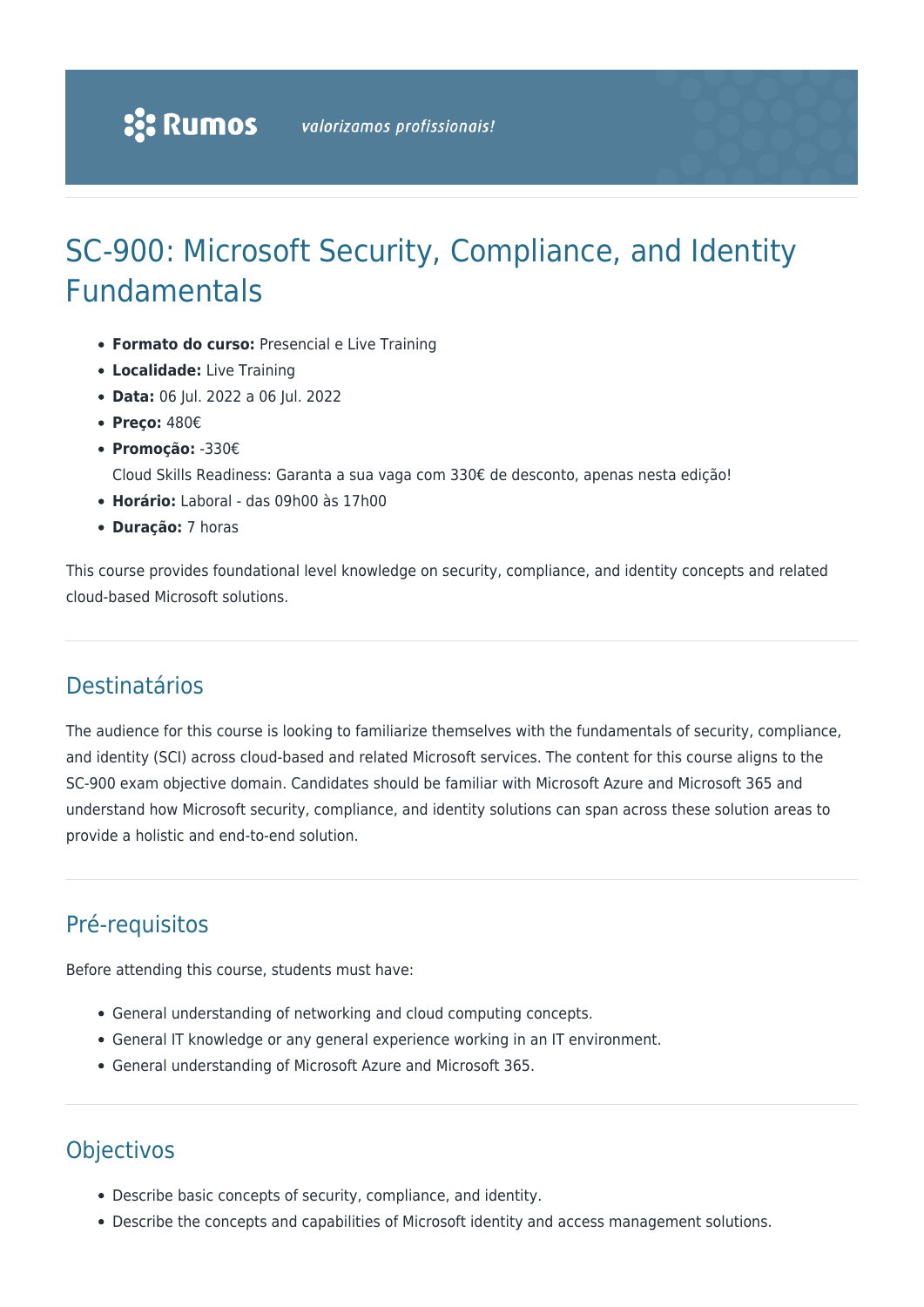- Describe the capabilities of Microsoft security solutions.
- Describe the compliance management capabilities in Microsoft.

### Programa

### **Describe basic concepts of security, compliance, and identity.**

Learn about core concepts, principles, and methodologies that are foundational to security, compliance, and identity solutions, including Zero-Trust, shared responsibility, our privacy principles, and more.

- Describe security concepts and methodologies.
- Describe Microsoft security and compliance principles.
- Module summary

### **Describe the concepts and capabilities of Microsoft identity and access management solutions**

Learn about Azure AD services and identity principals, secure authentication, access management capabilities, as well as identity protection and governance.

- Describe identity concepts
- Describe the basic services and identity types of Azure AD
- Describe the authentication capabilities of Azure AD
- Describe the access management capabilities of Azure AD
- Describe the identity protection and governance capabilities of Azure AD
- Module summary

#### **Describe the capabilities of Microsoft security solutions**

Learn about security capabilities in Microsoft. Topics covered will include network and platform capabilities of Azure, Azure security management, and Sentinel. You'll learn about threat protection with Microsoft 365 Defender and Microsoft 365 security management, and you'll explore endpoint protection with Intune.

- Describe the basic security capabilities in Azure
- Describe the security management capabilities of Azure
- Describe the security capabilities of Azure Sentinel
- Describe the threat protection capabilities of Microsoft 365
- Describe the security management capabilities of Microsoft 365
- Describe endpoint security with Microsoft Intune
- Module summary

### **Describe the capabilities of Microsoft compliance solutions**

Learn about compliance solutions in Microsoft. Topics covered will include Compliance center, Information protection and governance in Microsoft 365, Insider Risk, audit, and eDiscovery solutions. Also covered are Azure resources governance capabilities.

Describe the compliance management capabilities in Microsoft